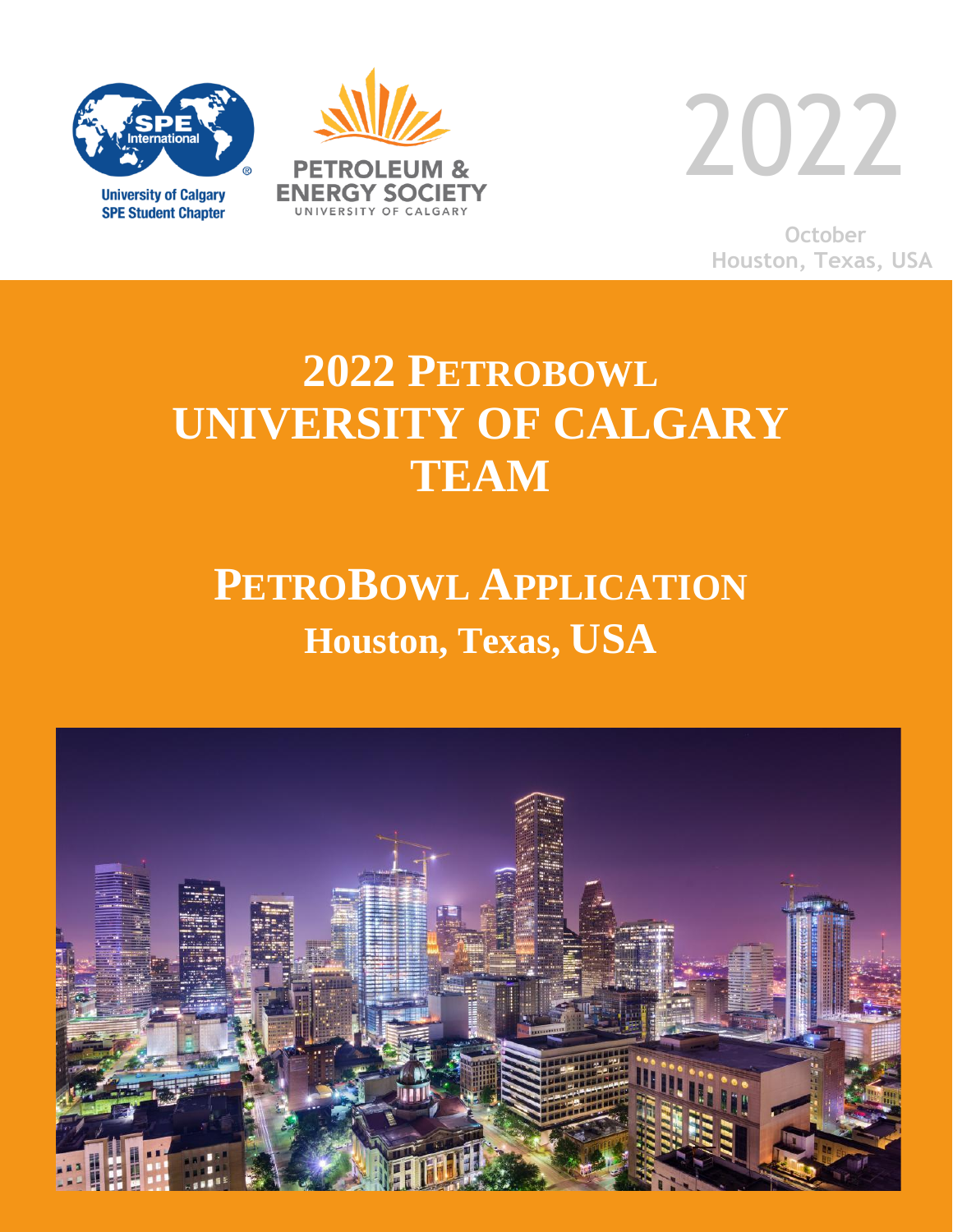

# **BACKGROUND: SPE ATCE**

The Society of Petroleum Engineers (SPE) Annual Technical Conference and Exhibition (ATCE) is a leading global conference in the upstream (exploration and production) oil and gas industry. The event brings together thousands of professionals from around the world each year to share the latest research and technological advances in the industry through multiple sessions and an industry exhibition. The conference also includes excellent networking opportunities and several events specially for students and young professionals. Next year's conference will be held in Houston. Qualifying for the PetroBowl will result in an automatic invitation to this amazing event!

**To learn more, please visit:** [https://www.spe.org/events/calendar/](http://www.spe.org/events/calendar/)

#### **BACKGROUND: PETROBOWL COMPETITION**

Held each year in conjunction with the SPE ATCE, the PetroBowl competition matches university student chapter teams against one another in a fast-paced trivia competition within a bracket-style tournament. The competing teams are challenged to answer technical, historical, and non-technical questions associated with the oil and gas industry.

This will be 14th year that the University of Calgary is represented in the PetroBowl competition. The team will consist of five student competitors from the Schulich School of Engineering and Geoscience Department. This is the 7th year the SPE has administered separate Regional Qualifiers for entrance into the global competition held at theATCE.

The 2022 North American Regional Qualifiers bracket features teams from all of the top SPE Student Chapters in North America. The top 5 placed winners from the Regional Qualifiers will compete in September in the 2022 world championship bracket.

This year, the North American Regional Qualifiers will be held in conjunction with the SPE North America Student Symposium,which takes place in February inOklahoma and is an excellent opportunity to network with students and industry professionals from across the continent. This will be an event not to be missed!

To learn more about this competition, please visit: [https://www.spe.org/students/petrobowl](http://www.spe.org/students/petrobowl/)/ **To learn more about the Student Symposium, please visit:**  https://www.spe.org/events/en/2022/symposium/22nass/north-american-student-symposium

**PETROLEUM &** 

**ENERGY SOCIETY** 

UNIVERSITY OF CALGARY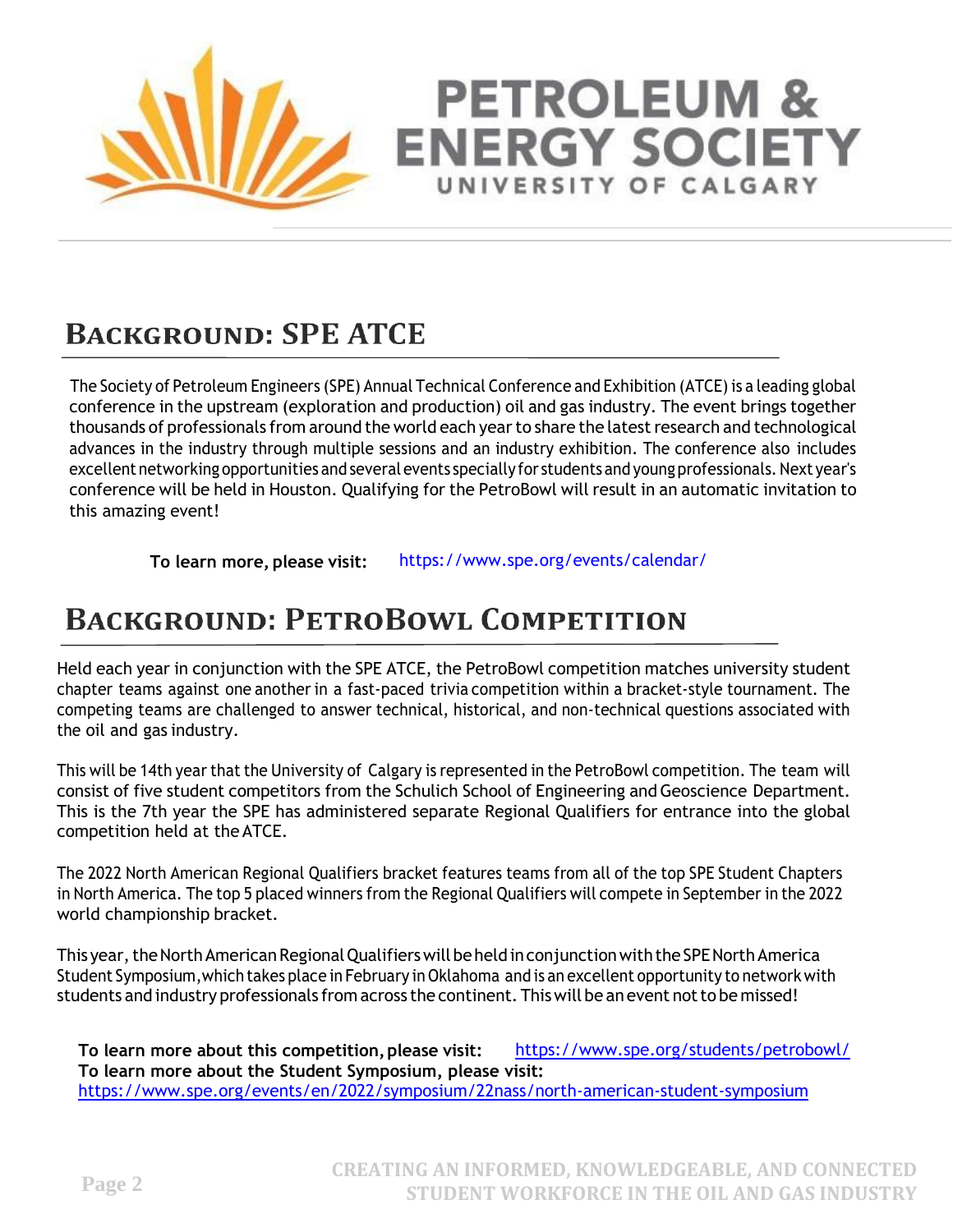

# **ELIGIBILITY REQUIREMENTS**

In order to apply to attend the 2022 SPE North American Regional Qualifiers, the PES executive council has outlined the following requirements. To attend you **must**:

**PETROLEUM &** 

**ENERGY SOCIETY** 

UNIVERSITY OF CALGARY

- Be in a good academic standings at the University of Calgary all disciplines encouraged to apply
- Be in a full-time student in 2021-2022 academic year (i.e. not graduating in April)
- Own a PES and SPE membership for the 2021-2022 academic year (a membership is not required to apply but will be required if selected to attend)
- Have a valid passport for entry to the United States that does not expire within 6 months of the conference dates
- Be able to pay the trip costs up front; refunds will be made when funding is received
- Be prepared to take the necessary time off school
- Be committed to representing the Petroleum & Energy Society, the University of Calgary, and our country professionally while at theconference
- Be prepare to attend all pre and post-conference meetings as scheduled by the PES council, and contribute to the post-conference report
- Be willing to study for the PetroBowl competition in the limited time available (5-7 hours/week)
- **Previous experience in the industry would be considered an asset**
- **First and Second years students are encouraged to apply and may be invited to the team's review sessions for a potential opportunity to join the team in future years**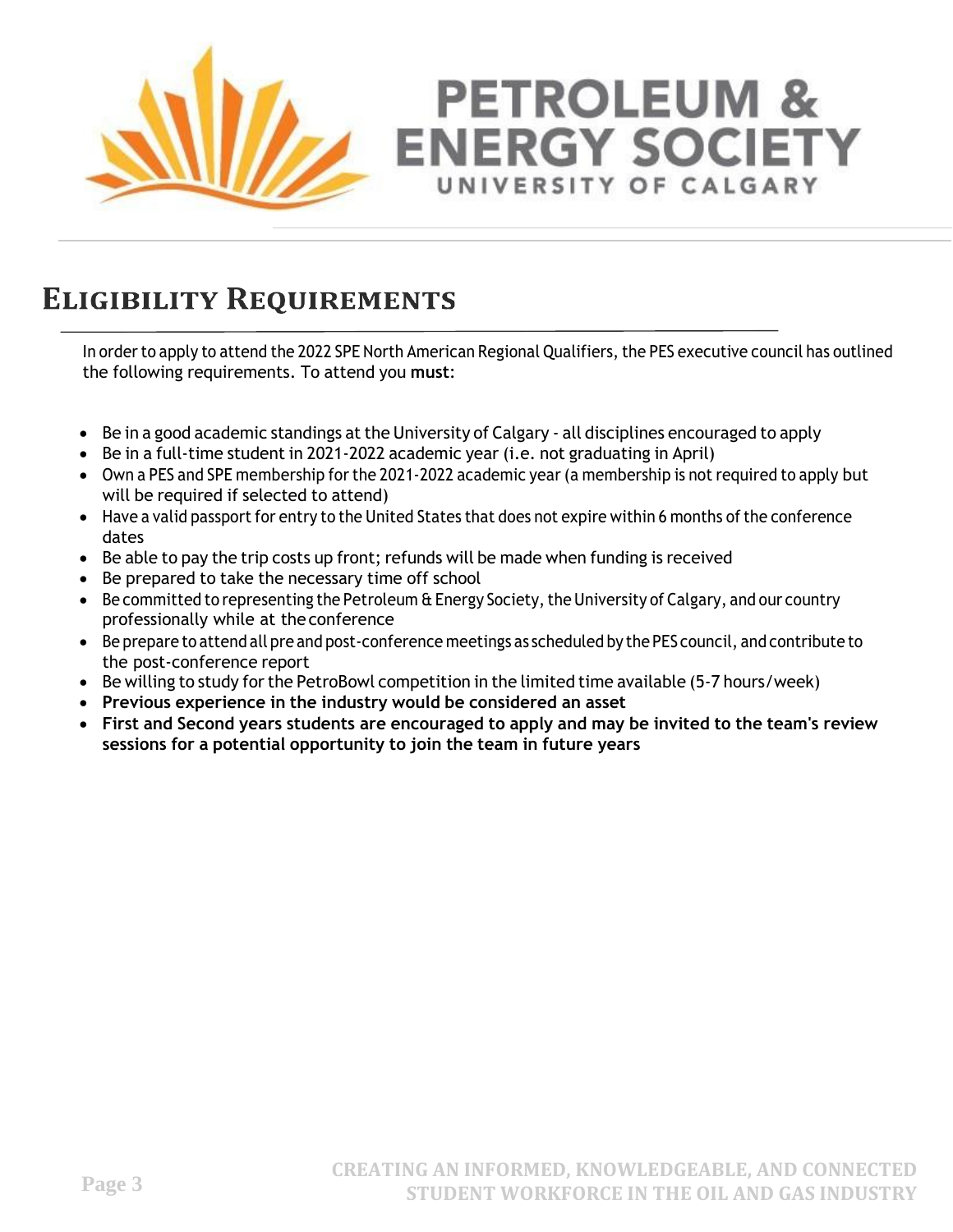

# **PETROLEUM & ENERGY SOCIETY** UNIVERSITY OF CALGARY

#### **SUBMISSION REQUIREMENTS**

In order to qualify for the PetroBowl team at the 2022 SPE North American Regional Qualifiers, you must complete and submitthe following documentation **no later than November 25th**:

- Cover letter (1 page max, see pages 5-7)
- Completed Application (Please type answers in Adobe, no handwritten responses)
- Resume (2 pages max, include relevant courses, competitions and work experience)
- To submit an application, you must send your completed forms in ONE document in the order listed above via email to: [nicolas.santana@pesucalgary.com](mailto:nicolas.santana@pesucalgary.com)

#### **COVER LETTER REQUIREMENTS**

Youarerequiredtosubmitacoverletterdescribingyourinterests inattendingthe2022SPENorth American Regional Qualifiers and participating in the PetroBowl competition. Your cover letter must be nolongerthan1pageandshouldbeaddressedtoPESDirectorofPetroBowl(hardcopynotrequired, please send via email):

#### **Nicolas Santana Tijo, director of PetroBowl**

Petroleum & Energy Society P.O. Box 251, MacEwan Student Centre<br>2500 University Drive N.W. Calgary, AB T2N IN4

In your cover letter, please detail the following (1 page max):

- Your interest in PetroBowl and what you could contribute to the team You past experience in the Oil and Gas Industry
- Your future career interests
-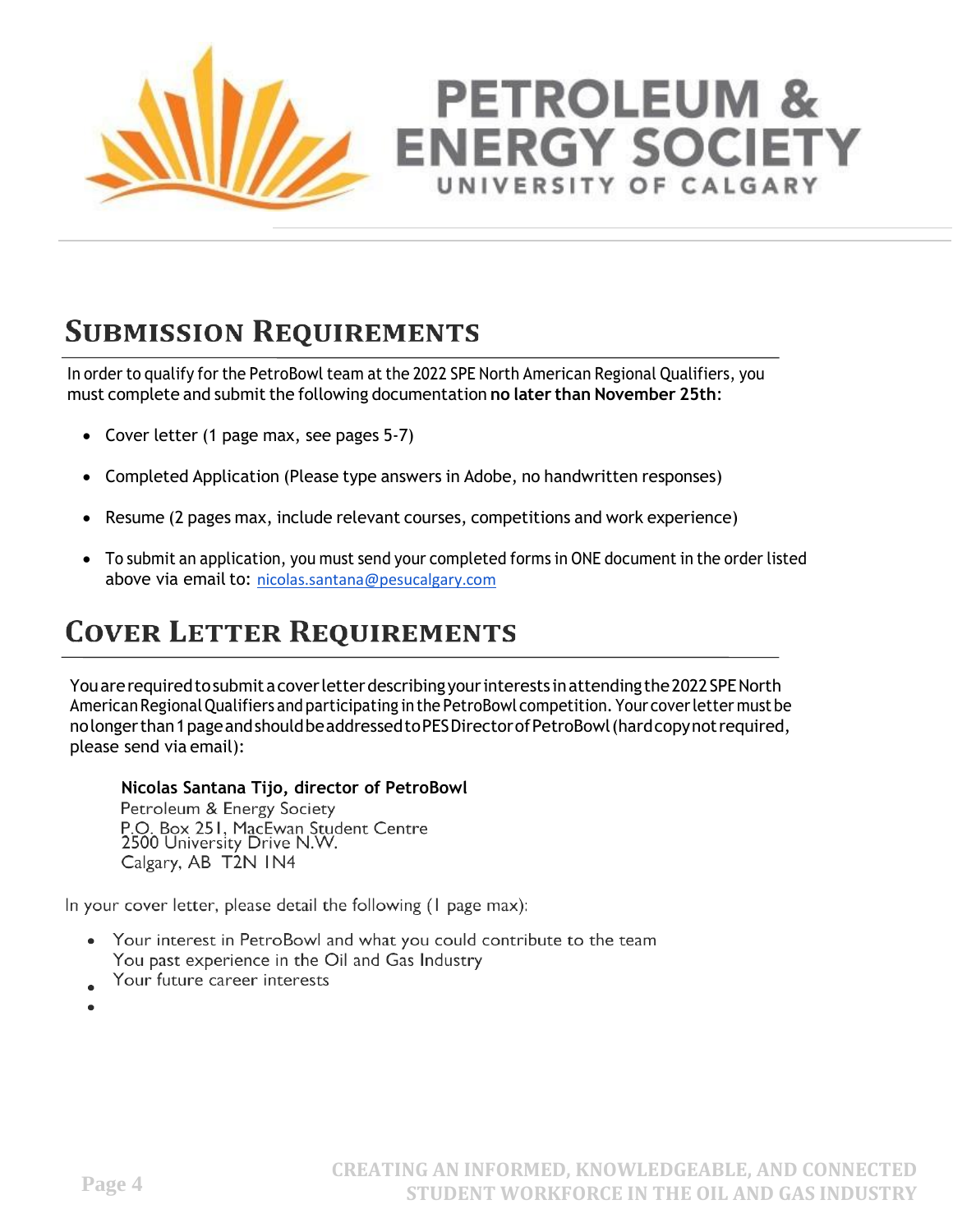

# **PETROLEUM & ENERGY SOCIET** UNIVERSITY OF CALGARY

#### **APPLICANT INFORMATION**

**Full Name: Student ID: Grad or Undergrad: Program of Study:** Year of Study:

**Phone:** 

# **CITIZENSHIP AND CRIMINAL RECORD**

If you have a citizenship in a country other than Canada please be advised that your travel arrangements and trip costs may vary. Please be advised that any costs and/or action items that arise due to citizenship issues will be at the responsibility of the student applicant and not the Petroleum & Energy Society.

If applicable, please list any citizenships that you have in addition to a Canadian citizenship:

If you have a criminal record, or obtain a violation between now and the trip, you may not be permitted to visit the USA. Please be advised that you will be responsible for any costs and/or action items that arise due to your criminal record and/or any violations that may arise. In addition, please review the policy written for the Schulich Student Activities Fund in regards to criminal violations as this funding may also be revoked.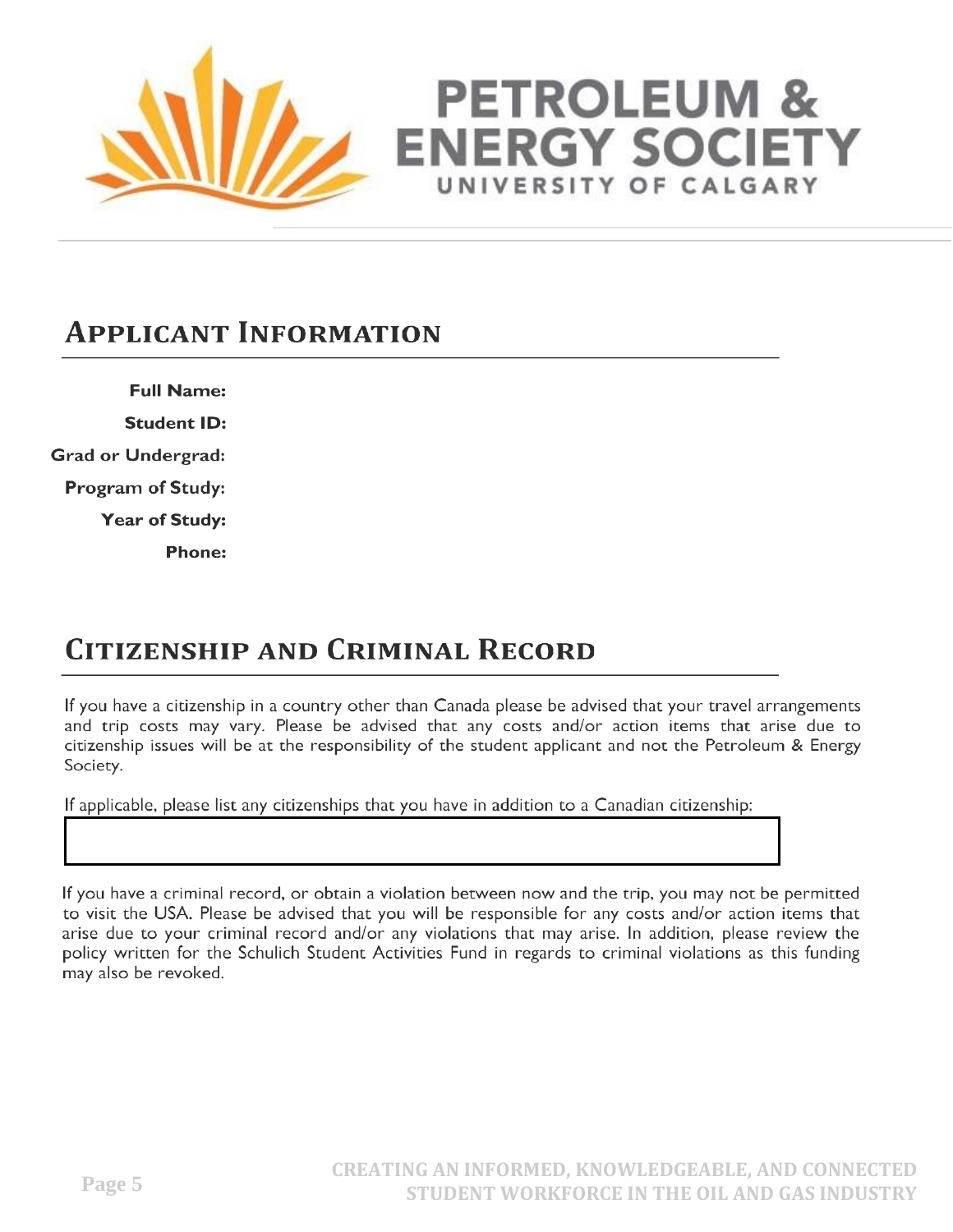

# **PETROLEUM & ENERGY SOCIETY** UNIVERSITY OF CALGARY

# **QUESTIONNAIRE**

I. Have you attended or aided in the organization of any SPE/PES events in the past? Please list up to eight (8) below, including the event name, month, and year.

2. On a scale of 1-5, how comfortable are you in each of the following areas? (1-not very comfortable, 5-very comfortable).

| Areas                               | <b>Score</b> | <b>Areas</b>                      | <b>Score</b> |
|-------------------------------------|--------------|-----------------------------------|--------------|
| Production / Operations             |              | Drilling/Completions              |              |
| Reservoir/Geology/Geophysics        |              | Process/Facilities/Infrastructure |              |
| Physics, Chemistry, Fluid mechanics |              | Technology/ Offshore operations   |              |
| History / Statistics / safety       |              | Data analysis / Sustainability    |              |

3. Training for the PetroBowl competition will be done over between November 2021 and February 2022. Are you able to commit your time to team training throughout the upcoming months (Yes or No)? Please indicate any regular commitments that may prevent you from doing so: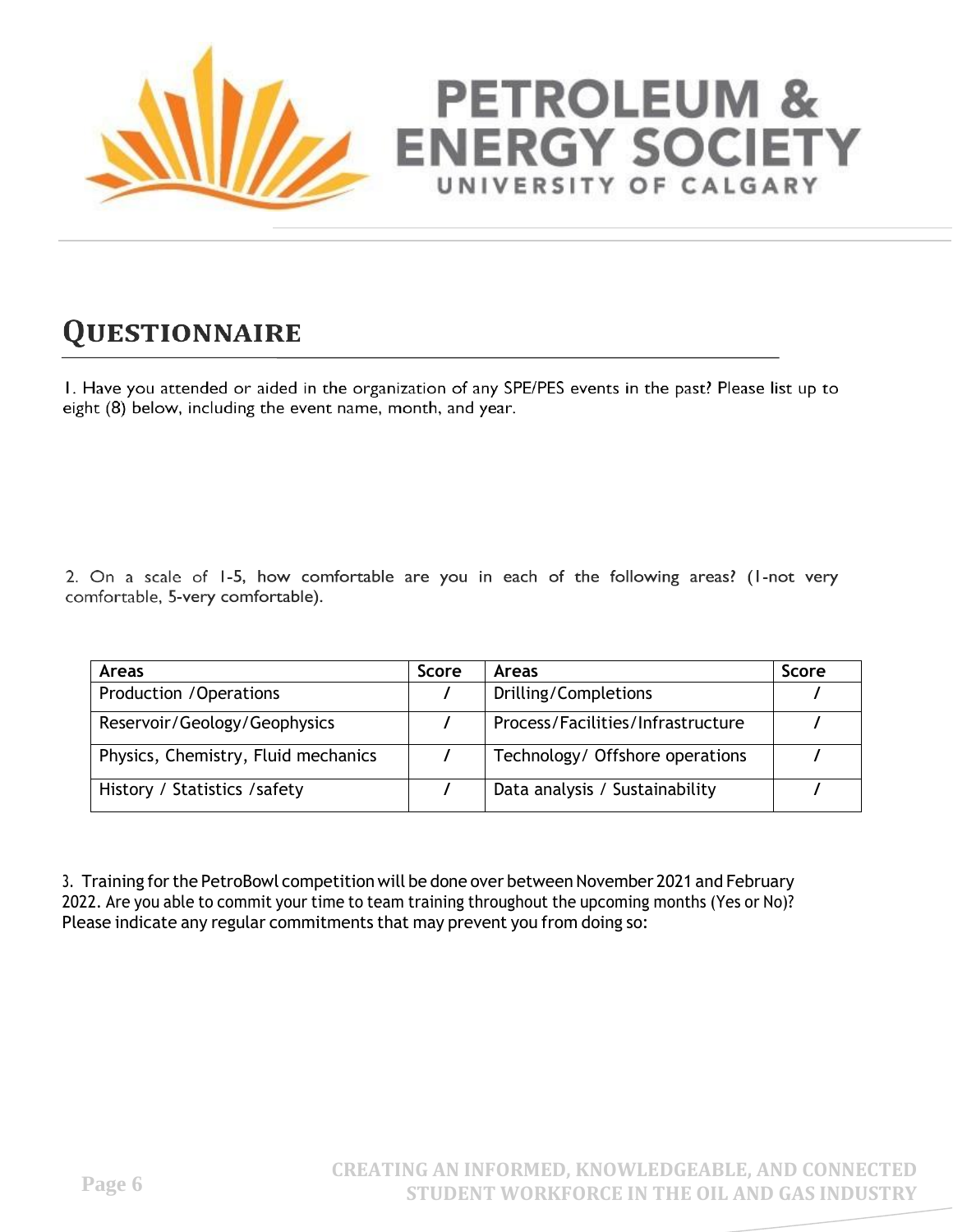

# **PETROLEUM & ENERGY SOCIETY** UNIVERSITY OF CALGARY

#### **SIGNATURE OF CONSENT**

By signing your name below and dating this form you are indicating the following:

- I have read and understand the eligibility requirements for attending the SPE North American Regional Qualifiers with the Petroleum & Energy Society as laid out in this document
- The information present in my resume, cover letter and this application form is up to date, valid, and can be shared with the PES executive council, to be refunded (if applicable) when I attend the trip, and I realize that a portion of the trip cost may be at my own expense depending on funding
- If selected, I recognize that I am an ambassador to both the University of Calgary and Petroleum & Energy Society and therefore will conduct myself in a responsible and dignified manner at all times on the trip
- If selected, I will attend any mandatory safety, training, fundraising, and logistical meetings or events as requested by the Director of PetroBowl, Nicolas Santana

Signature:

Date:

# **THANK YOU AND GOOD LUCK!**